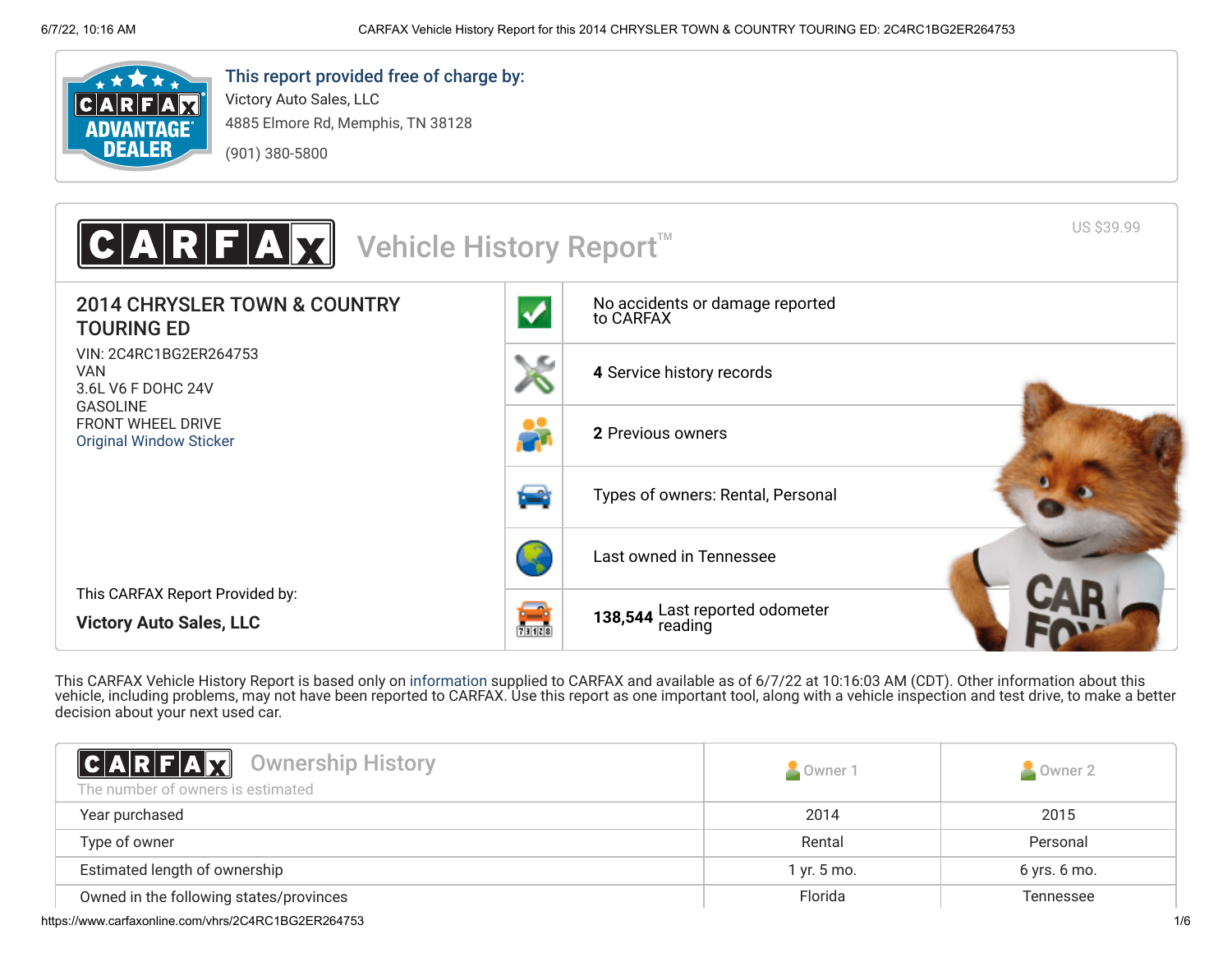**ARFAR** 

| per year<br>miles<br>driver<br>/nmataد | 29.350/ | 0.001 <sub>0</sub> |
|----------------------------------------|---------|--------------------|
| r reading<br>` odomatar                | 43.843  | 38,544             |

| <b>CARFAX</b> Title History<br>CARFAX quarantees the information in this section                                                            | Owner 1                         | Owner 2                         |  |
|---------------------------------------------------------------------------------------------------------------------------------------------|---------------------------------|---------------------------------|--|
| Salvage   Junk   Rebuilt   Fire   Flood   Hail   Lemon                                                                                      | <b>Guaranteed</b><br>No Problem | <b>Guaranteed</b><br>No Problem |  |
| Not Actual Mileage   Exceeds Mechanical Limits                                                                                              | <b>Guaranteed</b><br>No Problem | <b>Guaranteed</b><br>No Problem |  |
| <b>GUARANTEED</b> - None of these major title problems were reported by a state Department of Motor Vehicles (DMV). If you find that any of |                                 |                                 |  |

these title problems were reported by a DMV and not included in this report, CARFAX will buy this vehicle back. [Register](https://www.carfax.com/Service/bbg) | [View Terms](http://www.carfaxonline.com/legal/bbgTerms) | [View Certificate](https://www.carfaxonline.com/vhrs/2C4RC1BG2ER264753)

<span id="page-1-0"></span>

| <b>Additional History</b><br>Not all accidents / issues are reported to CARFAX | Owner 1                 | Owner 2                 |
|--------------------------------------------------------------------------------|-------------------------|-------------------------|
| <b>Total Loss</b><br>No total loss reported to CARFAX.                         | No Issues Reported      | No Issues Reported      |
| <b>Structural Damage</b><br>No structural damage reported to CARFAX.           | No Issues Reported      | No Issues Reported      |
| Airbag Deployment<br>No airbag deployment reported to CARFAX.                  | No Issues Reported      | No Issues Reported      |
| <b>Odometer Check</b><br>No indication of an odometer rollback.                | No Issues Indicated     | No Issues Indicated     |
| Accident / Damage<br>No accidents or damage reported to CARFAX.                | No Issues Reported      | No Issues Reported      |
| Manufacturer Recall<br>No open recalls reported to CARFAX.                     | No Recalls Reported     | No Recalls Reported     |
| <b>Basic Warranty</b><br>Original warranty estimated to have expired.          | <b>Warranty Expired</b> | <b>Warranty Expired</b> |

# <span id="page-1-1"></span>CARFAX Detailed History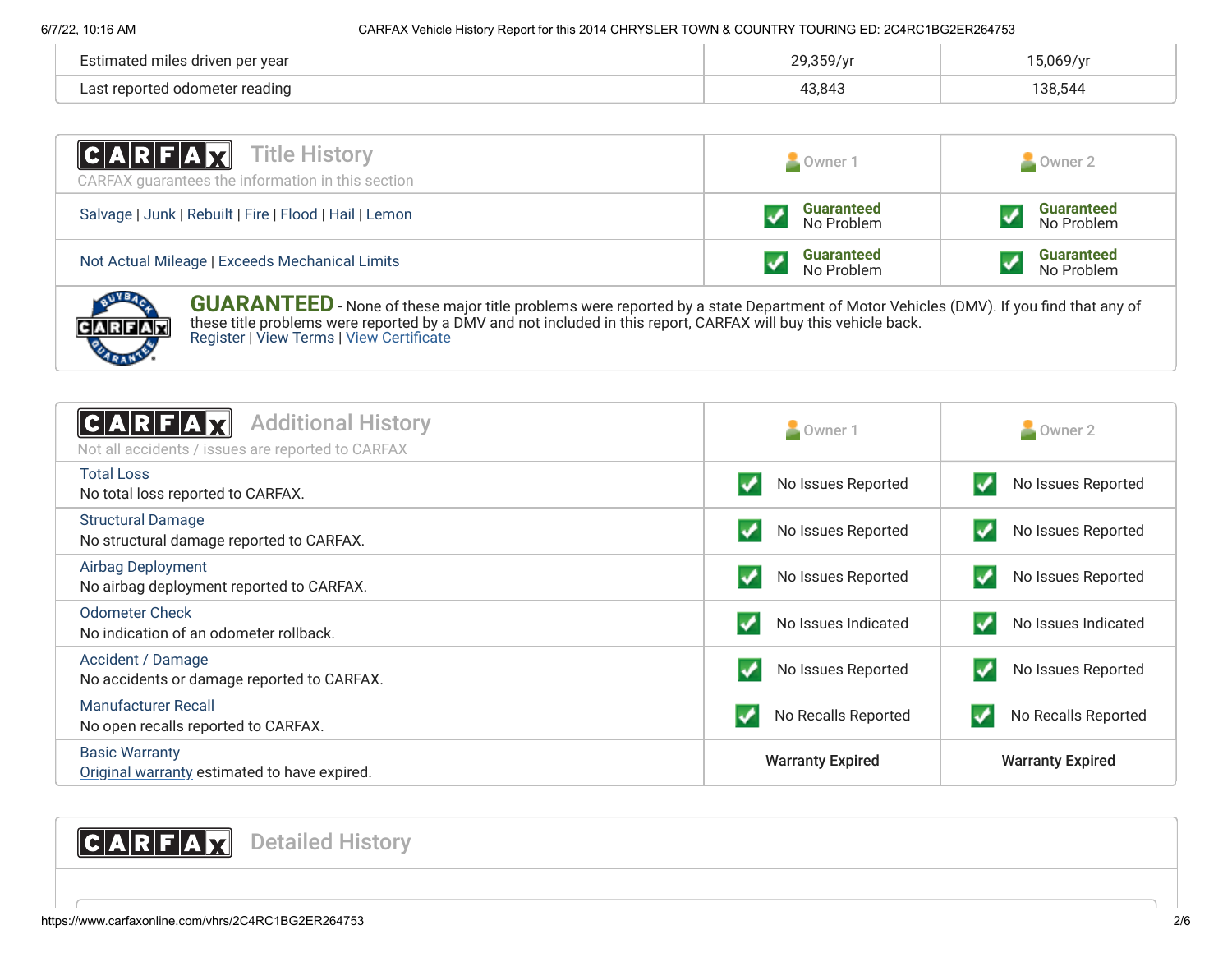| <b>Owner 1</b><br>Purchased: 2014 |         |                                                                    | <b>Rental Vehicle</b><br>29,359 mi/yr                                                                                                                                                                                                                        |
|-----------------------------------|---------|--------------------------------------------------------------------|--------------------------------------------------------------------------------------------------------------------------------------------------------------------------------------------------------------------------------------------------------------|
| Date                              | Mileage | Source                                                             | <b>Comments</b>                                                                                                                                                                                                                                              |
| Not<br>Reported                   |         | <b>FCA</b>                                                         | Vehicle manufactured and shipped to original dealer<br>\$1,350<br>26 <sup>MPG</sup><br>$\frac{1}{22.050}$ and $\frac{1}{20}$ in $\frac{1}{20}$<br>≣≣<br>$\bullet \bullet \circ$ is<br>ÈÈ<br>$\frac{1}{1}$<br><b>WWW XX</b><br><b>Original Window Sticker</b> |
| 01/21/2014                        | 5       | Florida<br>Motor Vehicle Dept.                                     | Vehicle purchase reported<br>- Titled or registered as rental vehicle                                                                                                                                                                                        |
| 01/28/2014                        |         | Florida<br>Motor Vehicle Dept.<br>Orlando, FL<br>Title #0114022382 | Title issued or updated<br>- Registration issued or renewed<br>- First owner reported<br>- Loan or lien reported<br>- Vehicle color noted as Black                                                                                                           |
| 06/09/2014                        |         | Florida<br>Motor Vehicle Dept.<br>Orlando, FL<br>Title #0114022382 | Registration issued or renewed<br>- Loan or lien reported<br>- Vehicle color noted as Black                                                                                                                                                                  |
| 04/03/2015                        |         | Florida<br>Motor Vehicle Dept.<br>Orlando, FL<br>Title #0114022382 | Registration issued or renewed<br>- Loan or lien reported<br>- Vehicle color noted as Black                                                                                                                                                                  |
| 07/20/2015                        | 43,843  | <b>Auto Auction</b>                                                | Vehicle sold                                                                                                                                                                                                                                                 |
|                                   |         |                                                                    | Millions of used vehicles are bought and sold at auction<br>every year.<br><b>CAR</b><br>FOX<br>$\sim$                                                                                                                                                       |
| <b>Owner 2</b><br>Purchased: 2015 |         |                                                                    | Personal Vehicle<br>15,069 mi/yr                                                                                                                                                                                                                             |
| Date                              | Mileage | Source                                                             | <b>Comments</b>                                                                                                                                                                                                                                              |
| 07/20/2015                        |         | Tennessee<br>Motor Vehicle Dept.                                   | Vehicle purchase reported                                                                                                                                                                                                                                    |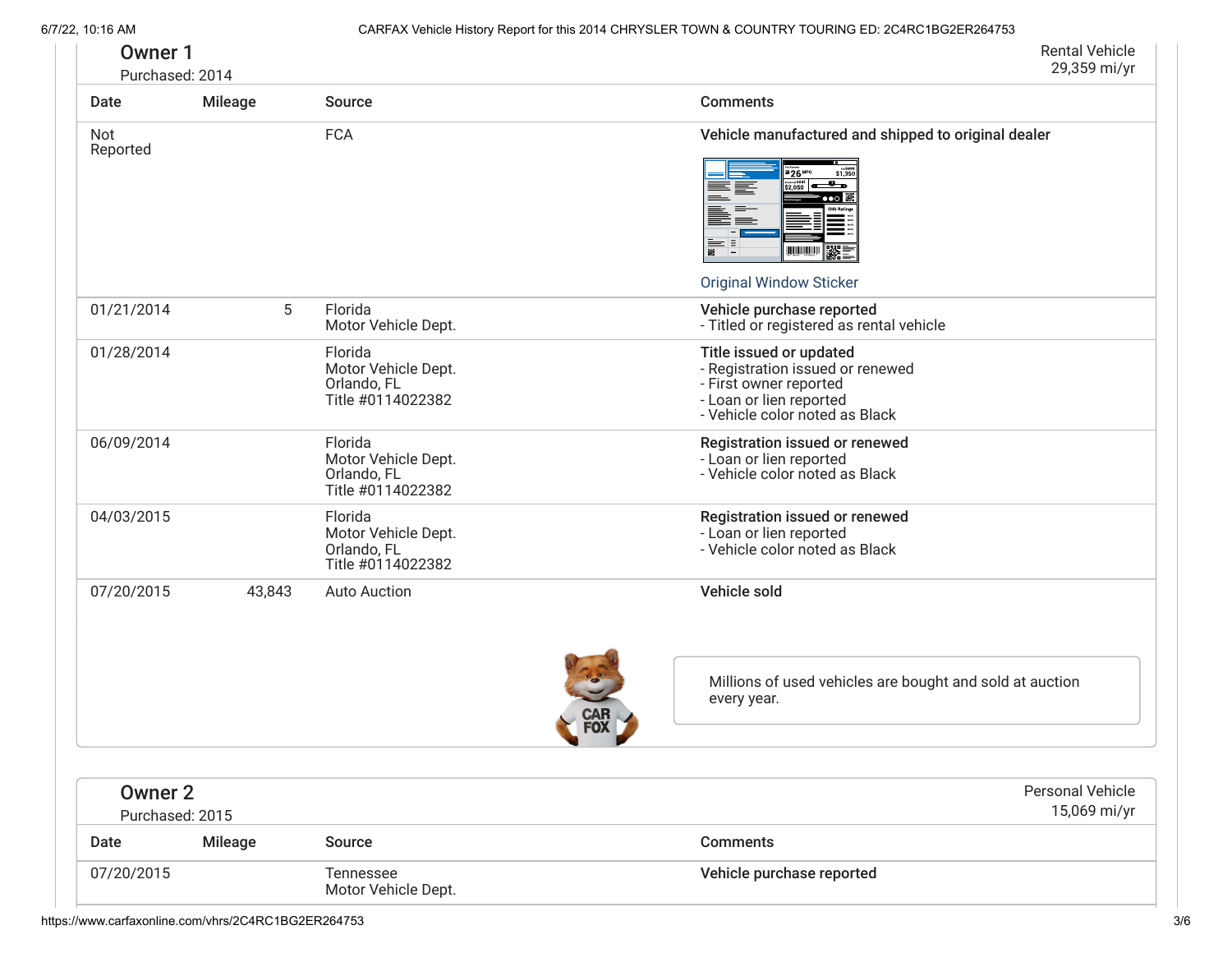| 6/7/22, 10:16 AM |         |                                                                                                       |    | CARFAX Vehicle History Report for this 2014 CHRYSLER TOWN & COUNTRY TOURING ED: 2C4RC1BG2ER264753                                                                     |
|------------------|---------|-------------------------------------------------------------------------------------------------------|----|-----------------------------------------------------------------------------------------------------------------------------------------------------------------------|
| 08/18/2015       |         | Tennessee<br>Motor Vehicle Dept.<br>Memphis, TN<br>Title #96514298                                    |    | Title or registration issued<br>- New owner reported<br>- Loan or lien reported<br>- Vehicle color noted as Black                                                     |
| 03/23/2016       |         | Tennessee<br>Motor Vehicle Dept.<br>Memphis, TN<br>Title #96514298                                    |    | Registration issued or renewed<br>- Loan or lien reported<br>- Vehicle color noted as Black                                                                           |
| 06/24/2016       | 53,413  | <b>Walmart Auto Care Center</b><br>Memphis, TN<br>901-498-5337<br>walmart.com                         |    | Vehicle serviced<br>- Oil and filter changed                                                                                                                          |
| 12/26/2016       | 59,899  | <b>Walmart Auto Care Center</b><br>Memphis, TN<br>901-498-5337<br>walmart.com                         | ◟௳ | Vehicle serviced<br>- Tire(s) replaced<br>- Tire(s) balanced<br>- Oil and filter changed                                                                              |
| 03/17/2017       |         | Tennessee<br>Motor Vehicle Dept.<br>Memphis, TN<br>Title #96514298                                    |    | Registration issued or renewed<br>- Loan or lien reported<br>- Vehicle color noted as Black                                                                           |
| 08/03/2017       | 67,907  | <b>Walmart Auto Care Center</b><br>Memphis, TN<br>901-498-5337<br>walmart.com                         |    | Vehicle serviced<br>- Tire(s) replaced<br>- Tire(s) balanced                                                                                                          |
| 04/05/2018       |         | Tennessee<br>Motor Vehicle Dept.<br>Memphis, TN<br>Title #96514298                                    |    | Registration issued or renewed<br>- Loan or lien reported<br>- Vehicle color noted as Black                                                                           |
| 04/01/2019       |         | Tennessee<br>Motor Vehicle Dept.<br>Arlington, TN<br>Title #96514298                                  |    | Title or registration issued<br>- Loan or lien reported<br>- Registration updated when owner moved the vehicle to a new<br>location<br>- Vehicle color noted as Black |
| 02/05/2020       |         | Tennessee<br>Motor Vehicle Dept.<br>Arlington, TN<br>Title #96514298                                  |    | Registration issued or renewed<br>- Loan or lien reported<br>- Vehicle color noted as Black                                                                           |
| 03/16/2021       |         | Tennessee<br>Motor Vehicle Dept.<br>Arlington, TN<br>Title #96514298                                  |    | Registration issued or renewed<br>- Loan or lien reported<br>- Vehicle color noted as Black                                                                           |
| 02/15/2022       | 138,544 | Serra Chevrolet<br>Memphis, TN<br>901-382-5644<br>serrabartlett.com<br>4.4 / 5.0 135 Verified Reviews |    | Vehicle offered for sale                                                                                                                                              |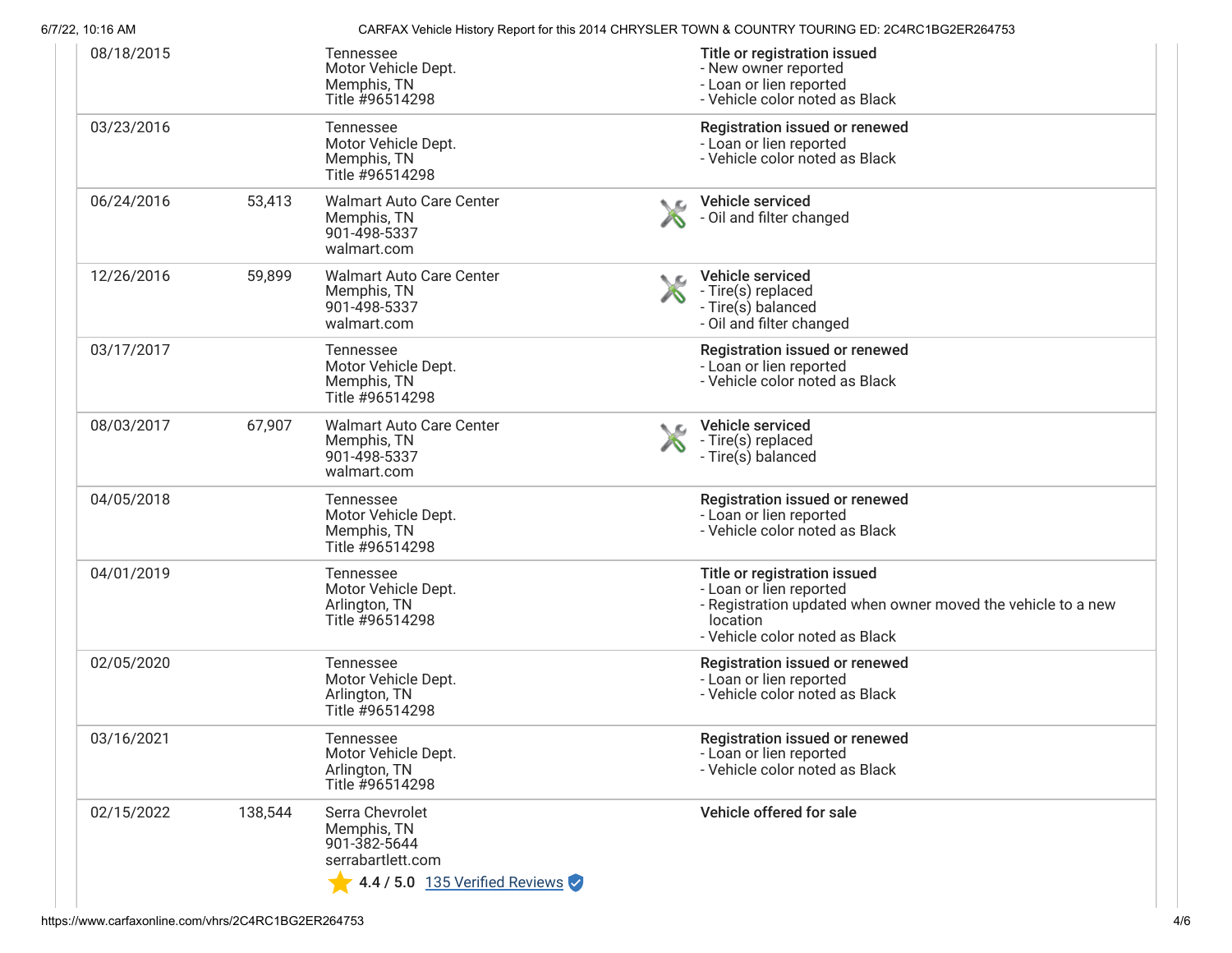6/7/22, 10:16 AM CARFAX Vehicle History Report for this 2014 CHRYSLER TOWN & COUNTRY TOURING ED: 2C4RC1BG2ER264753



# CARFAM **Glossary**

#### First Owner

When the first owner(s) obtains a title from a Department of Motor Vehicles as proof of ownership.

#### New Owner Reported

When a vehicle is sold to a new owner, the Title must be transferred to the new owner(s) at a Department of Motor Vehicles.

## Ownership History

CARFAX defines an owner as an individual or business that possesses and uses a vehicle. Not all title transactions represent changes in ownership. To provide estimated number of owners, CARFAX proprietary technology analyzes all the events in a vehicle history. Estimated ownership is available for vehicles manufactured after 1991 and titled solely in the US including Puerto Rico. Dealers sometimes opt to take ownership of a vehicle and are required to in the following states: Maine, Massachusetts, New Jersey, Ohio, Oklahoma, Pennsylvania and South Dakota. Please consider this as you review a vehicle's estimated ownership history.

## Rental

Vehicle was registered by a rental agency.

## Title Issued

A state issues a title to provide a vehicle owner with proof of ownership. Each title has a unique number. Each title or registration record on a CARFAX report does not necessarily indicate a change in ownership. In Canada, a registration and bill of sale are used as proof of ownership.